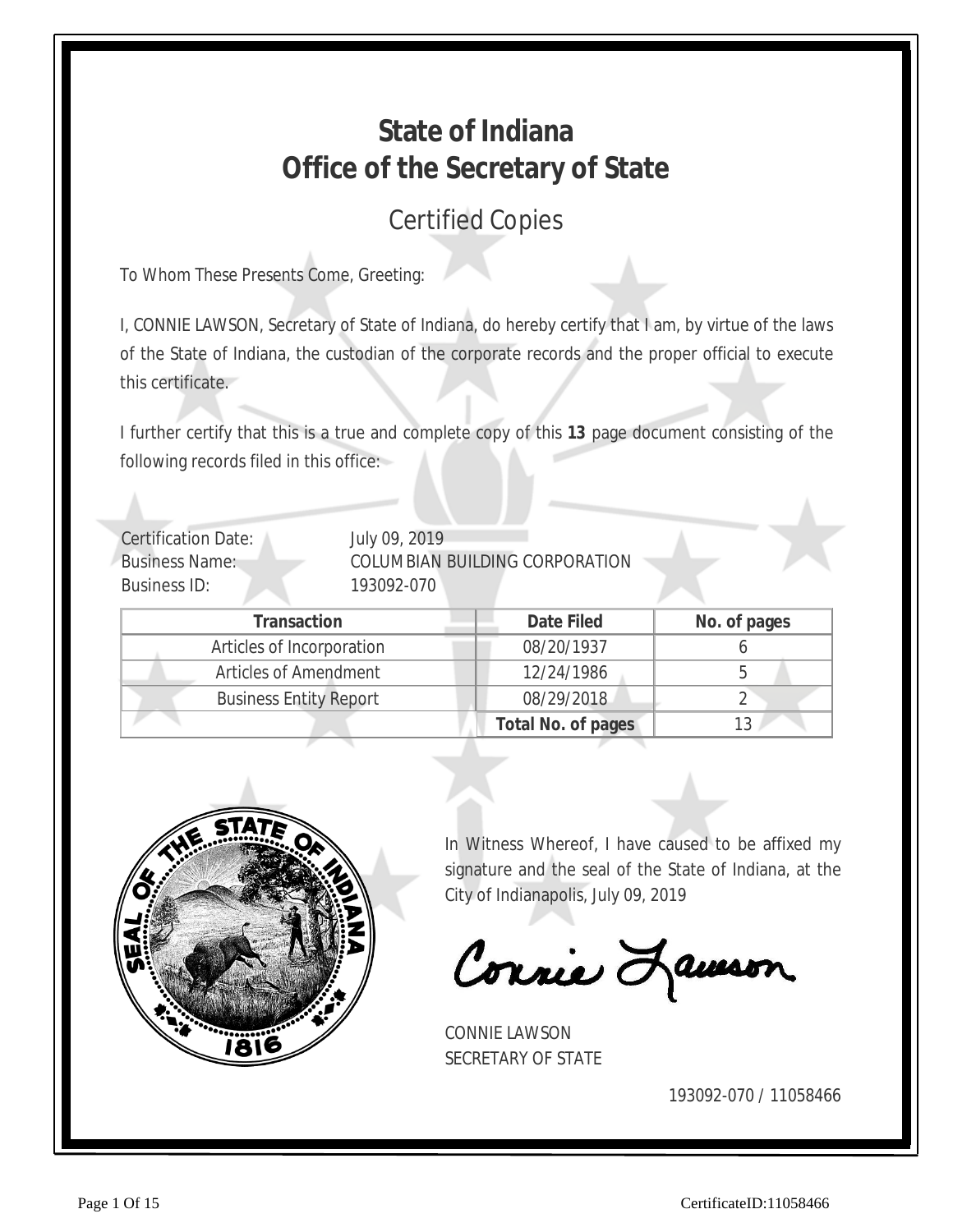**All certificates should be validated here:** https://bsd.sos.in.gov/ValidateCertificate **Expires on August 08, 2019.**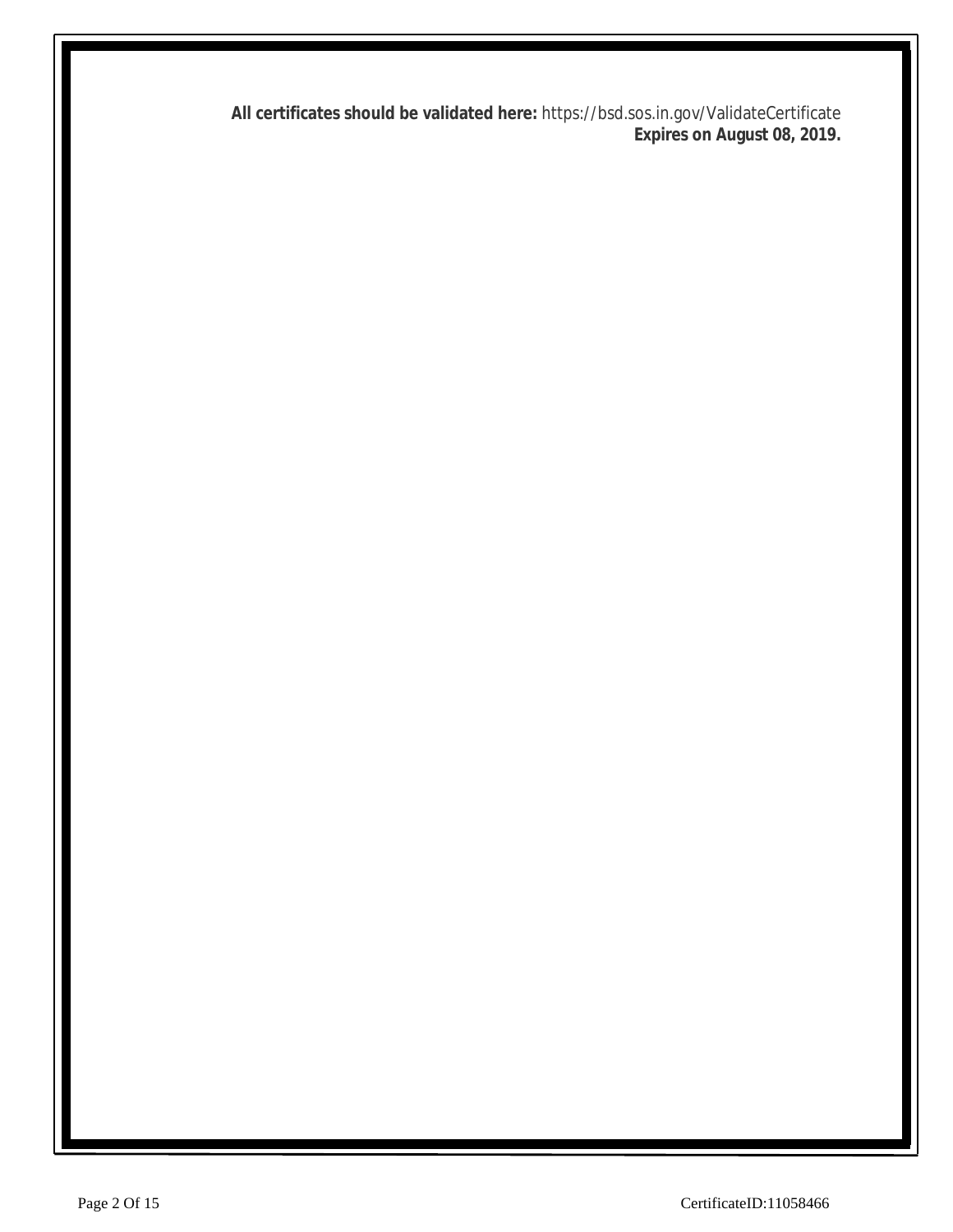Form No. 26

# STATE OF INDIANA OFFICE OF THE SECRETARY OF STATE. August G. Mueller, Secretary of State

 $+1$ 

To Whom These Presents Come, Greeting:

WHEREAS Articles of Incorporation, duly signed and acknowledged, having a capital stock of 200 shares of Common Stock having a par value of \$25.00 each, have been filed in the office of the Secretary of State on the 20th day of August, 1937 for the organization of

## COLUMBIAN BUILDING CORPORATION

under and in accordance with the provisions of an Act entitled by amendment "an Act concerning Foundation and Holding Companies" approved March 10, 1921, as amended by Chapter 146 of the Acts of 1937 approved March 9, 1937.

NOW, THEREFORE, I, August G. Mueller, Secretary<br>of State of the State of Indiana, do hereby certify that said Articles are now of record and on file in this office.



In Witness Whereof, I have hereunto set my band and affixed the seal of the State of Indiana, 20 th at the City of Indianapolis, this.  $d\mathbf{a}$ August  $\ldots$ , 19 $\overline{57}$ .  $of$  . . . . August G. Mueller Secretary of State.

Joseph O. Hoffmann

CertificateID:11058466

Deputy.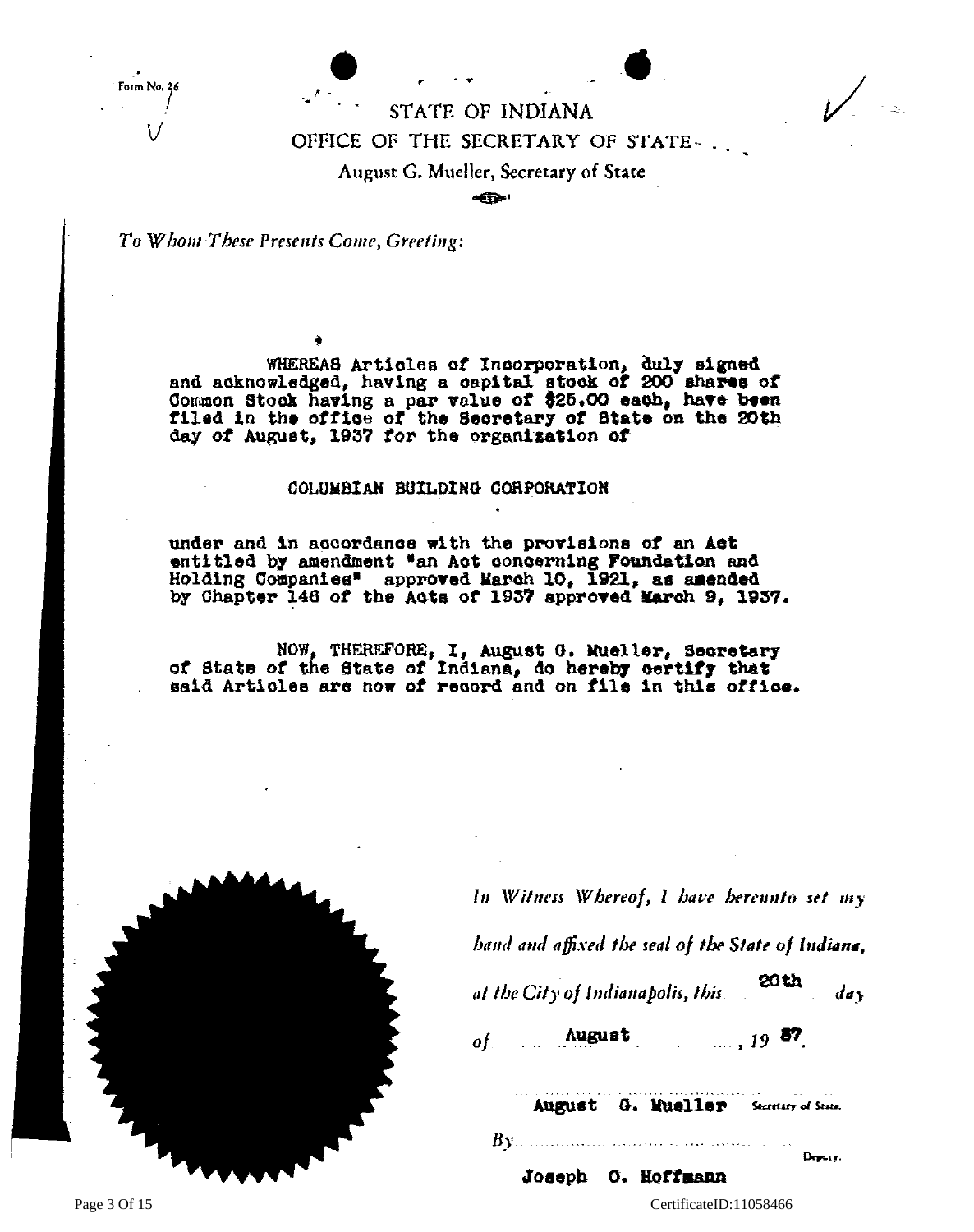$\frac{1}{2}$  .  $\sim 10^4$  $\sim$   $\sim$ 

 $\ddot{\phantom{1}}$  $\epsilon$  $\frac{1}{2}$  .

 $\overline{\phantom{a}}$ 

 $\pmb{\rho}$ 

 $\mathbf{r}$ 

 $\sim$ 

 $\overline{\mathbf{I}}$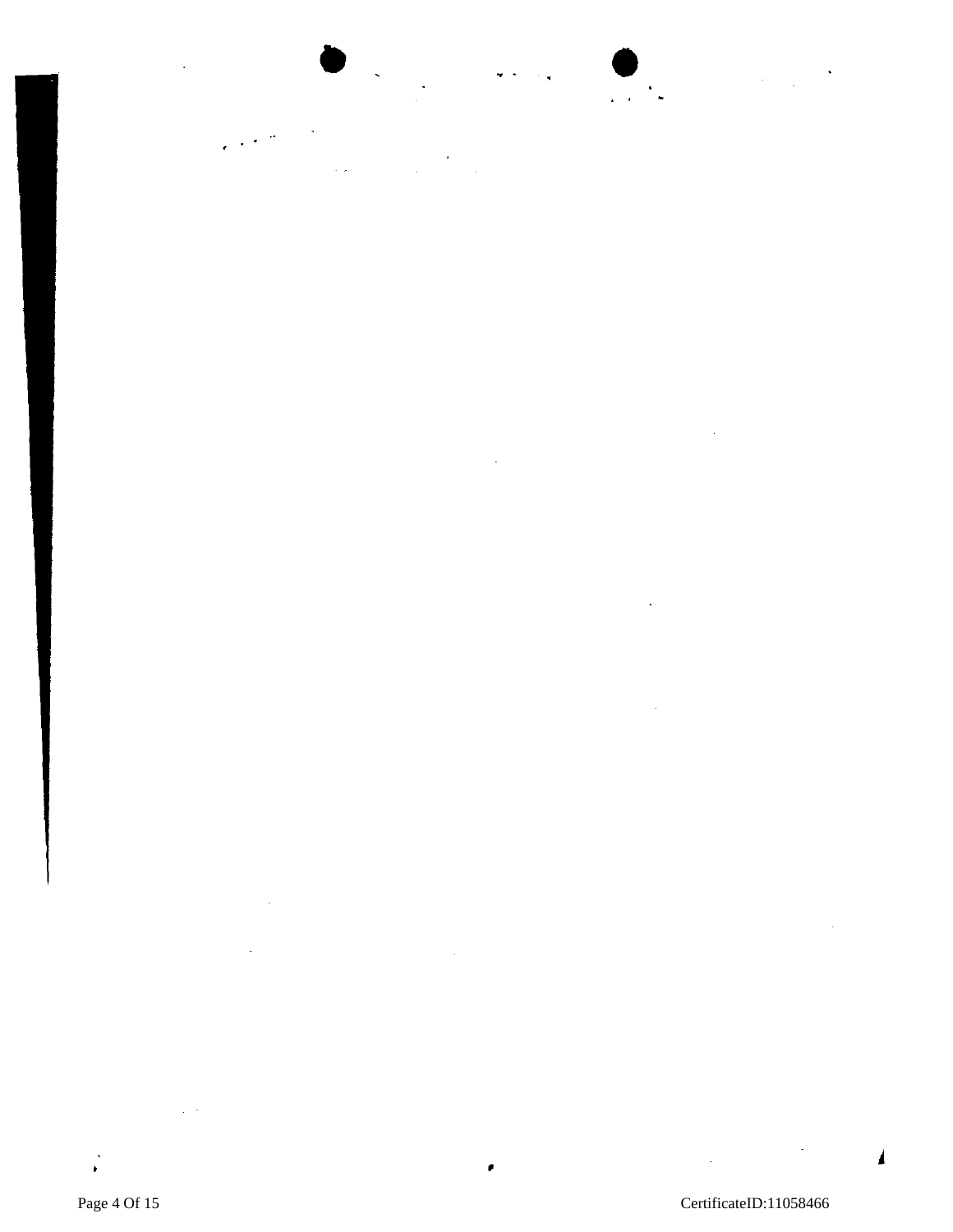#### ARTICLES OF INCORPORATION

#### ΩF

### COLUMBIAN BUILDING CORPORATION.

The undersigned, being five (5) or more natural persons of lawful<br>age, at least a majority of whom are citizens of the United States, do hereby adopt the following articles of incorporation.

Be it further remembered that the following Articles of Incorporation and all matters heretofore done or hereafter to be done are in accordance with "An Act concerning Foundation and Holding Companies, approved March 10th, 1921", and all acts amendatory thereof and supplemental thereto.

1. The name of this corporation shall be COLUMBIAN BUILDING CORPORATION.

2. The purpose or purposes for which it is formed are as follows: To promote religious, educational and charitable purposes.

3. The period during which it is to continue as a corporation is 50 years.

4. The post office address of its principal office is 305 E. Ninth Street, New Albany, Floyd County, Indiana.

5. The total number of shares into which its authorized capital stock<br>is to be divided is Two Hundred consisting of shares as follows:

200 Shares of Common Stock having a par value of \$25.00 each.

6. Stock assignable, negotiable and transferable only by resolution of Board of Directors at special or regular meetings as shown on certificate.

7. Rights accorded by law to Common Stock holders, except that stock is not transferable, negotiable, or assignable without consent of Board of Directors, as aforesaid.

8. The number of directors of this Corporation shall be five.

9. The names and address of the first Board of Directors are as follows:

DAVID E. JONES, 1805 DEPauw Avenue, New Albany, Floyd County, Indiana. To serve for three years.<br>ELMER N. DREYER, 1922 DePauw Avenue, New Albany, Floyd County, Ind. To serve for three years. GILBERT E. POWELL, 604 E. Market Street, New Albany, Floyd County, Ind. To serve for two years.<br>JOHN J. LIPPS, 808 E. Market Street, New Albany, Floyd County, Ind.<br>To serve for two years.<br>PHINEAS, CLARK, 906 East Market Street, New Albany, Floyd County, Ind. To serve for one year.

Their successors are to be elected at the regular annual meeting of the stockholders present and vacancies may be filled by the Board of Directors until the expiration of the term when the successor shall be elected by majority of the stockholders present.

10. The names and post office address of the incorporators are as follows:

DAVID E. JONES, 1805 DePauw Avenue, New Albany, Floyd County, Indiana.<br>ELMER N. DREYER, 1922 DePauw Avenue, New Albany, Floyd County, Ind. GILBERT E. POWELL, 604 E. Market Street, New Albany, Floyd County, Ind. JOHN J. LIP

The corporate seal of this corporation shall be a circular device<br>inscribed to impress the words "COLUMBIAN BUILDING CORPORATION" within the circle and surrounding the word "SEAL".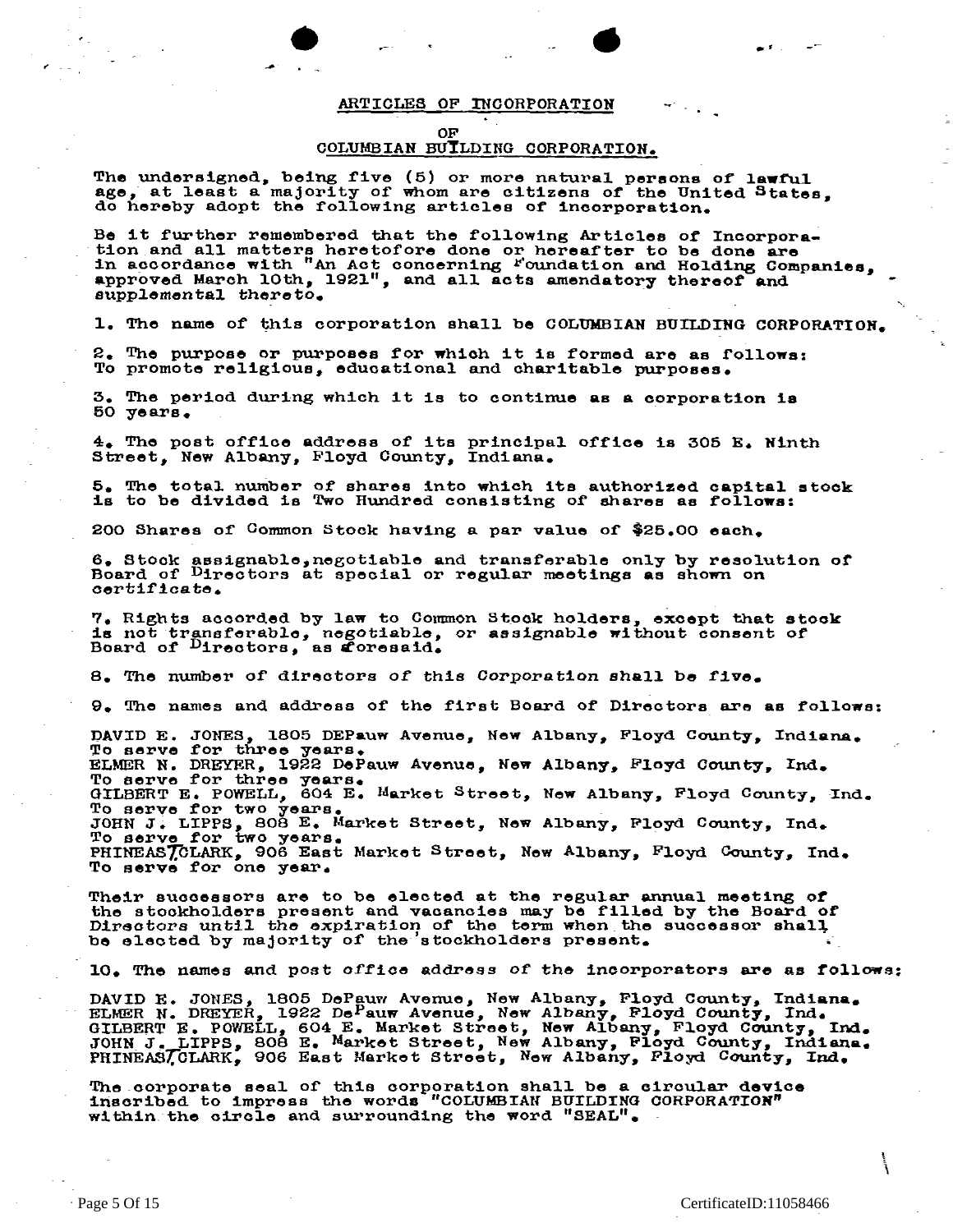$\mathcal{L}$  $\bullet$  at Ń

z

l,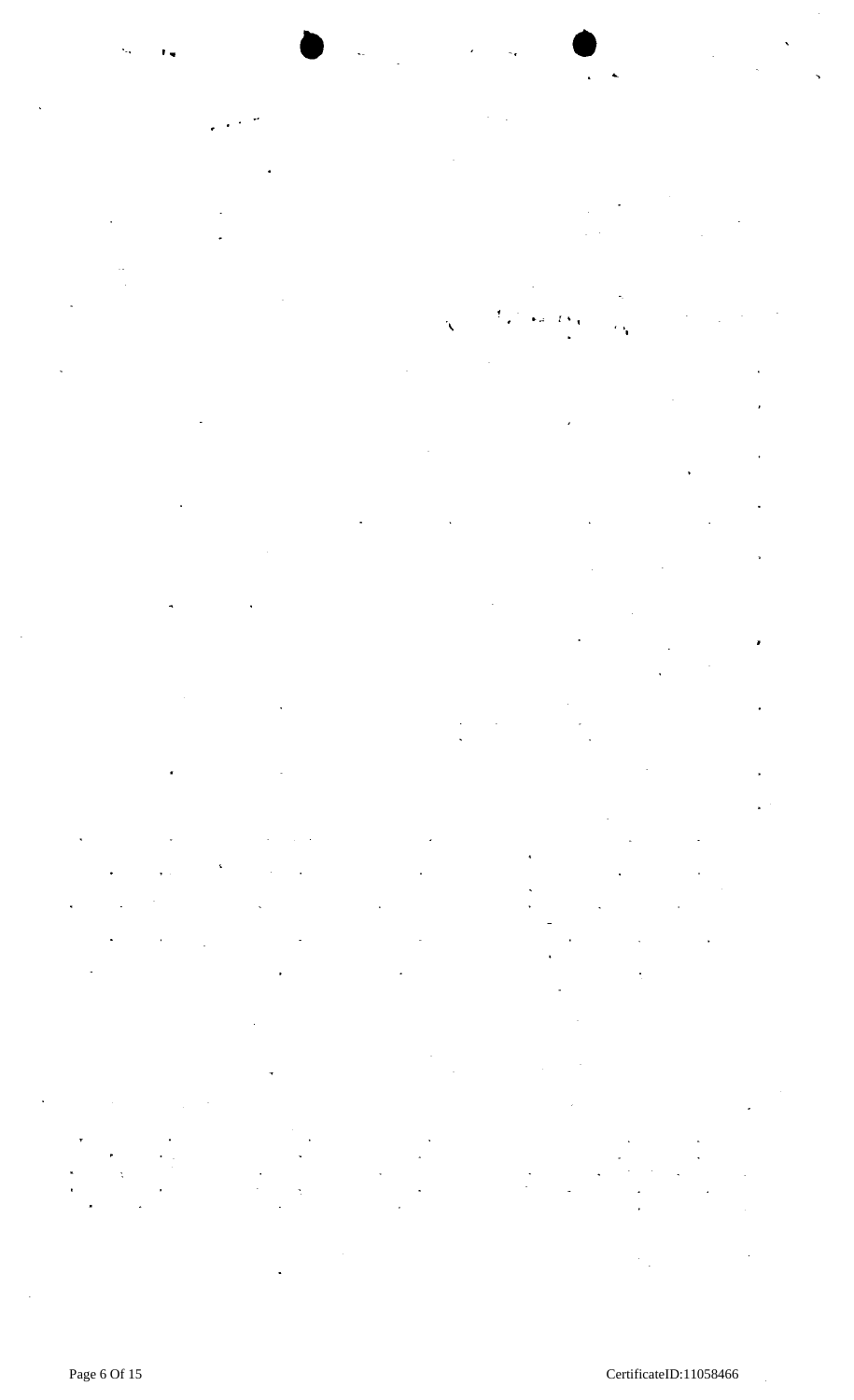11. The corporation shall have the power to hold, own, operate, manage, convey, lease and mortgage any real estate or personal property necessary for the transaction of its business or the execution of any trust by resolut

 $D44.8$ 

|                                                                                                                                                                                                                                                                                                                                                                                                                                                                                      | alignal species and support the property service and providered and but the first problem of the control of the |  |
|--------------------------------------------------------------------------------------------------------------------------------------------------------------------------------------------------------------------------------------------------------------------------------------------------------------------------------------------------------------------------------------------------------------------------------------------------------------------------------------|-----------------------------------------------------------------------------------------------------------------|--|
|                                                                                                                                                                                                                                                                                                                                                                                                                                                                                      |                                                                                                                 |  |
| $\begin{tabular}{cccccccccc} \multicolumn{1}{l}{} & \multicolumn{1}{l}{} & \multicolumn{1}{l}{} & \multicolumn{1}{l}{} & \multicolumn{1}{l}{} & \multicolumn{1}{l}{} & \multicolumn{1}{l}{} & \multicolumn{1}{l}{} & \multicolumn{1}{l}{} & \multicolumn{1}{l}{} & \multicolumn{1}{l}{} & \multicolumn{1}{l}{} & \multicolumn{1}{l}{} & \multicolumn{1}{l}{} & \multicolumn{1}{l}{} & \multicolumn{1}{l}{} & \multicolumn{1}{l}{} & \multicolumn{1}{l}{} & \multicolumn{1}{l}{} & \$ |                                                                                                                 |  |
|                                                                                                                                                                                                                                                                                                                                                                                                                                                                                      |                                                                                                                 |  |
| $\sim$ $\sim$                                                                                                                                                                                                                                                                                                                                                                                                                                                                        |                                                                                                                 |  |
|                                                                                                                                                                                                                                                                                                                                                                                                                                                                                      |                                                                                                                 |  |
|                                                                                                                                                                                                                                                                                                                                                                                                                                                                                      |                                                                                                                 |  |
|                                                                                                                                                                                                                                                                                                                                                                                                                                                                                      |                                                                                                                 |  |
|                                                                                                                                                                                                                                                                                                                                                                                                                                                                                      |                                                                                                                 |  |

STATE OF INDIANA  $\lambda$ COUNTY OF FLOYD ) SS  $\sim$ a Notary Public Before me in and for said County and State, personally appeared David E. Jones, Elmer N. Dreyer, Gilbert E. Powell, John J. Lipps, PhineasVClark, and severally acknowledged the execution of the foregoing articles of incorporation.

<u>ue</u>f-1937. Witness my hand and notardal seal this

NOTARY PUBLIC.

MY COMMISSION EXPIRES:  $3 - 16 - 39$ 

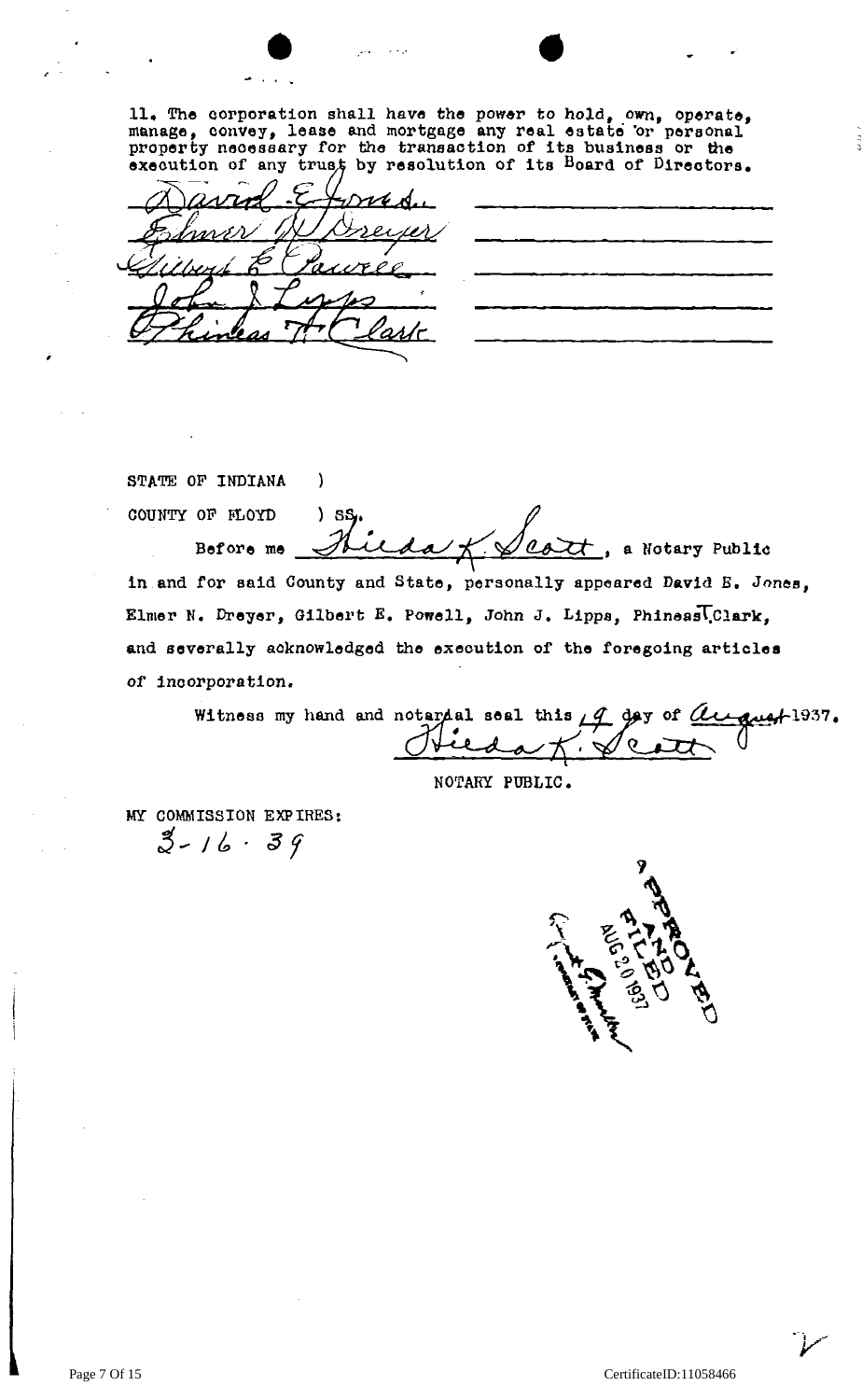$\ddot{\phi}$ 

⟨  $\ddot{\phantom{a}}$ 

 $\ddot{\phantom{1}}$ 

 $\overline{\phantom{a}}$ 

l,

 $\ddot{\phantom{0}}$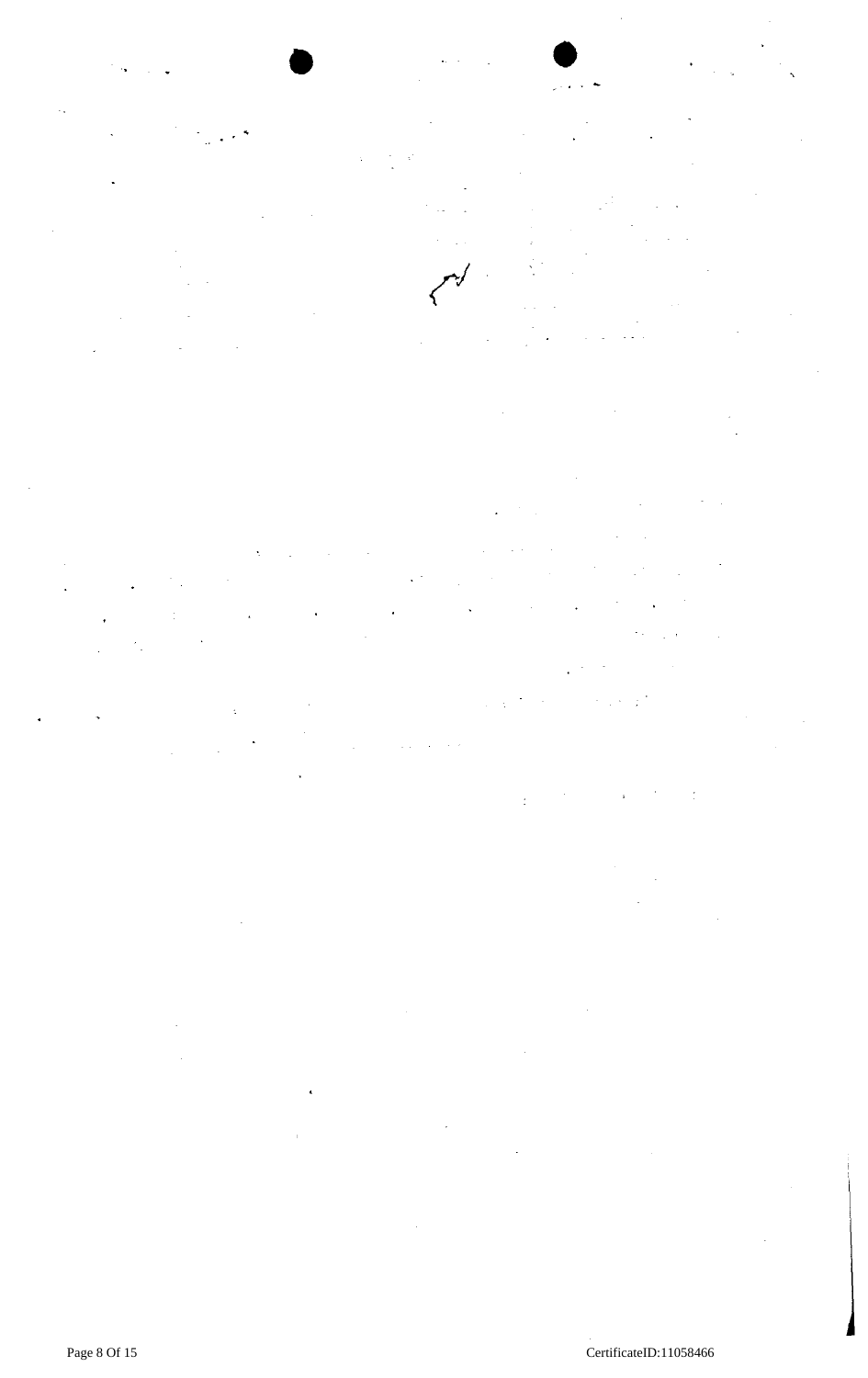# **STATE OF INDIANA** OFFICE OF THE SECRETARY OF STATE

MICAUL MART

# **CERTIFICATE OF AMENDMENT**

 $3093 - 07005$ 

To Whom These Presents Come, Greeting:

L. EXAM BAYH<br>L. EXAMANYXXIMASOX, Secretary of State of Indiana, hereby certify that

COLUMBIAN BUILDING CORPORATION

a corporation duly organized and existing under the laws of the State of Indiana, has this day filed in the office of the Secretary of State, Articles of Amendment showing an amendment to the articles of incorporation of said company, in accordance with the Indiana General Not-For-Profit Corporation Act (approved March 7, 1935) / The Mahann Max Thur Truin Surnex Anna Max *IKXXXXXXXXXX* 

WHEREAS, upon due examination, I find that they conform to law:<br>EVAN BAYH

NOW, THEREFORE, I, BERKANKXXXHKKXXXXXXXXXSecretary of State, hereby certify that I have this day endorsed my approval upon all copies of Articles so presented, and, having received the fees required by law, have filed one copy of the Articles in this office and returned the remaining copies bearing the endorsement of my approval to the Corporation.



In Witness Whereof, I have hereunto set my hand and affixed

the seal of the State of Indiana, at the City of Indianapolis,

|      | 24th |  |                 |  |
|------|------|--|-----------------|--|
| this |      |  | $= day \circ i$ |  |

 $-19-86$ December

**EQUINIMERSHOW Secretary of State EVAN BAYH** 

 $By -$ 

Deputy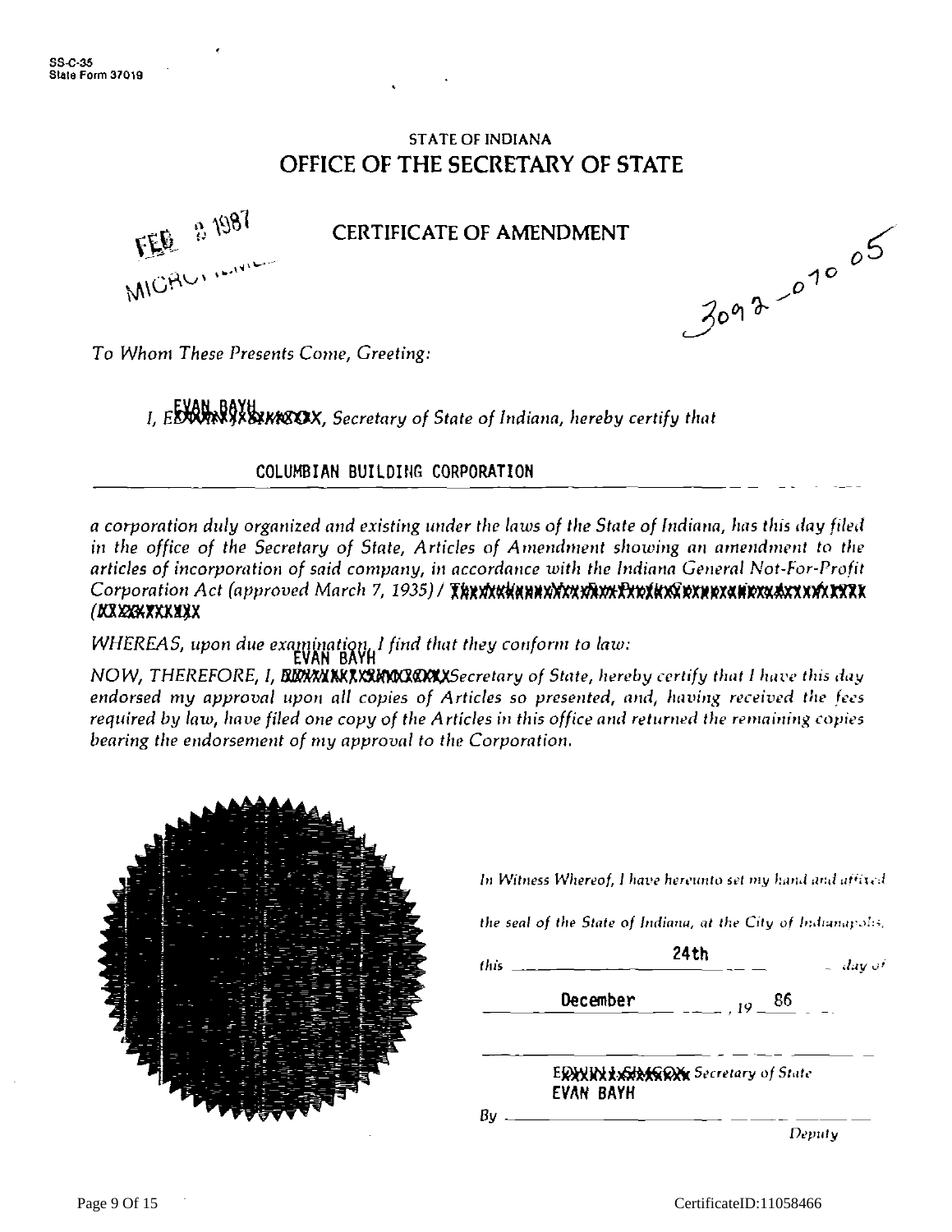|                              |                                                    |                                                                                            | State Form 4161R3/Corporate Form No. 364-2 (August 1/24)<br>Articles of Amendment (Amending Individual Afticles Only) NOT-FOR-PROFIT<br>Prescribed by Edwin J. Simcox, Secretary of State of Indiana | ARTICLES OF AMENDMENT TO THE ARTICLES OF INCORP                                                                                                                  | IND. SECRETARY OF STATE<br>$H_{\rm{L}}$<br>Ĉ                                                                                               |  |
|------------------------------|----------------------------------------------------|--------------------------------------------------------------------------------------------|------------------------------------------------------------------------------------------------------------------------------------------------------------------------------------------------------|------------------------------------------------------------------------------------------------------------------------------------------------------------------|--------------------------------------------------------------------------------------------------------------------------------------------|--|
|                              |                                                    | Instructions: Present 2 Executed Copies to:                                                |                                                                                                                                                                                                      |                                                                                                                                                                  |                                                                                                                                            |  |
|                              | <b>SECRETARY OF STATE</b><br>Room 155, State House | Indianapolis, Indiana 48204                                                                |                                                                                                                                                                                                      |                                                                                                                                                                  | 03 EEC 24 F 1 : 22                                                                                                                         |  |
| <b>FILING FEE IS \$26.00</b> |                                                    |                                                                                            |                                                                                                                                                                                                      |                                                                                                                                                                  |                                                                                                                                            |  |
|                              |                                                    |                                                                                            |                                                                                                                                                                                                      | <b>ARTICLES OF AMENDMENT</b><br>TO THE<br><b>ARTICLES OF INCORPORATION</b><br>OF                                                                                 | ો∃ડે                                                                                                                                       |  |
|                              |                                                    |                                                                                            |                                                                                                                                                                                                      | COLUMBIAN BUILDING CORPOPATION                                                                                                                                   |                                                                                                                                            |  |
| The undersigned officers of  |                                                    |                                                                                            |                                                                                                                                                                                                      |                                                                                                                                                                  |                                                                                                                                            |  |
|                              | (check appropriate box)                            |                                                                                            |                                                                                                                                                                                                      | Columbian Building Corporation ____________ ____<br>(hereinafter referred to as the "Corporation") existing pursuant to the provisions of:                       |                                                                                                                                            |  |
|                              |                                                    | <b>E</b> The Indiana Not-For-Profit Corporation<br>Act of 1971 (I.C. 23-7-1.1), as amended |                                                                                                                                                                                                      |                                                                                                                                                                  | XI Indiana General Not-For-Profit Corporation Act (approved March 7, 1933)                                                                 |  |
|                              | certify the following facts:                       |                                                                                            |                                                                                                                                                                                                      |                                                                                                                                                                  | (hereinalter referred to as the "Act") desiring to give notice of corporate action effectuating amendment to its Articles of Incorporation |  |
|                              |                                                    | SECTION I The date of incorporation of the corporation is:                                 |                                                                                                                                                                                                      | <b>ARTICLE I Amendment(s)</b>                                                                                                                                    |                                                                                                                                            |  |
|                              | August 20, 1937                                    |                                                                                            |                                                                                                                                                                                                      |                                                                                                                                                                  |                                                                                                                                            |  |
| <b>SECTION 3</b>             |                                                    |                                                                                            |                                                                                                                                                                                                      | SECTION 2 The name of the corporation following this amendment to the Articles of Incorporation is:<br><u>Columbian Building Corporation [10] [10] [10] [10]</u> |                                                                                                                                            |  |
|                              | The exact text of Article(s)                       | <u>3 and 4</u>                                                                             |                                                                                                                                                                                                      |                                                                                                                                                                  |                                                                                                                                            |  |
| 3.                           |                                                    |                                                                                            |                                                                                                                                                                                                      |                                                                                                                                                                  | The period during which it is to continue as a corporation is 50 years.                                                                    |  |
| 4.                           |                                                    |                                                                                            | New Albany, Floyd County, Indiana.                                                                                                                                                                   |                                                                                                                                                                  | The post office address of its principal office is 305 E. Ninth Street,                                                                    |  |
|                              |                                                    |                                                                                            | which Articles shall be amended as 'ollows:                                                                                                                                                          |                                                                                                                                                                  |                                                                                                                                            |  |
| 3.                           |                                                    | Board of Directors.                                                                        |                                                                                                                                                                                                      |                                                                                                                                                                  | The period during which it is to continue as a corporation shall<br>be perpetual unless otherwise terminated by majority vote of the       |  |
| 4.                           |                                                    | New Albany, Indiana 47150.                                                                 |                                                                                                                                                                                                      |                                                                                                                                                                  | The address of its principal offices is 809 East Main Street,                                                                              |  |
|                              |                                                    |                                                                                            |                                                                                                                                                                                                      |                                                                                                                                                                  |                                                                                                                                            |  |
|                              |                                                    |                                                                                            |                                                                                                                                                                                                      |                                                                                                                                                                  |                                                                                                                                            |  |
|                              |                                                    |                                                                                            |                                                                                                                                                                                                      |                                                                                                                                                                  |                                                                                                                                            |  |
|                              |                                                    |                                                                                            |                                                                                                                                                                                                      |                                                                                                                                                                  |                                                                                                                                            |  |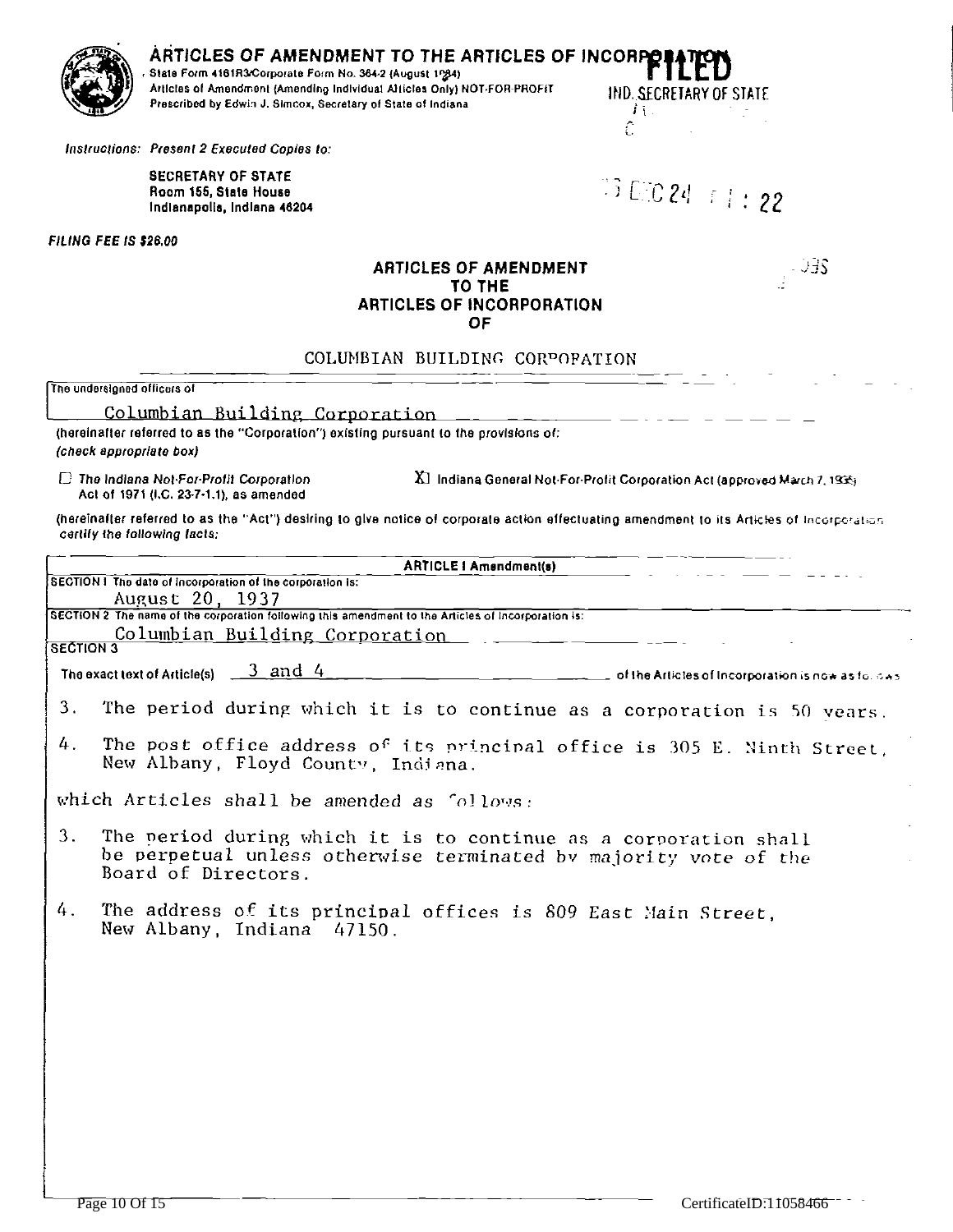|                                                                                                                                                                                                                                                                                                                                     | <b>ARTICLE II Manner of Adoption and Vote</b>                            |                |
|-------------------------------------------------------------------------------------------------------------------------------------------------------------------------------------------------------------------------------------------------------------------------------------------------------------------------------------|--------------------------------------------------------------------------|----------------|
| SECTION 1 Action by Directors                                                                                                                                                                                                                                                                                                       |                                                                          |                |
| The Board of Directors of the Corporation duly adopted a resolution proposing to amend the terms and provisions of                                                                                                                                                                                                                  |                                                                          |                |
| 3 and 4<br>Article(s) $\_\_$                                                                                                                                                                                                                                                                                                        | of the Articles of Incorporation and directing a meeting of the members, |                |
| December $11, 1986$ , allowing such members to vote on the proposed amendment.<br>to be held on                                                                                                                                                                                                                                     |                                                                          |                |
| The resolution was adopted by: (select appropriate paragraph)<br>(a) Vote of the Board of Directors at a meeting held on _____<br>at which a quorum of such Board was present.                                                                                                                                                      | $December 11$ $10.86$                                                    |                |
| Board of Directors.                                                                                                                                                                                                                                                                                                                 |                                                                          |                |
| <b>SECTION 2 Action by Members</b>                                                                                                                                                                                                                                                                                                  |                                                                          |                |
| The members of the corporation entitled to vote in respect to the Articles of Amendment adopted the proposed Amendment.                                                                                                                                                                                                             |                                                                          |                |
| The proposed Amendment was adopted by: (select appropriate paragraph)                                                                                                                                                                                                                                                               |                                                                          |                |
| (a) Vote of such members during the meeting as called by the Board of Directors. The result of such vote is as follows:                                                                                                                                                                                                             |                                                                          |                |
|                                                                                                                                                                                                                                                                                                                                     |                                                                          | <b>TOTAL</b>   |
|                                                                                                                                                                                                                                                                                                                                     | <b>MEMBERS ENTITLED TO VOTE:</b>                                         | 5              |
|                                                                                                                                                                                                                                                                                                                                     | <b>MEMBERS VOTED IN FAVOR:</b>                                           | 5              |
|                                                                                                                                                                                                                                                                                                                                     | <b>MEMBERS VOTED AGAINST:</b>                                            | $\overline{0}$ |
| (b) Written consent executed on <b>Exercía Constant of Conservation</b> of the second of the second of the second of the second of the second of the second of the second of the second of the second of the second of the second o                                                                                                 |                                                                          |                |
| SECTION 3 Compliance with legal requirements                                                                                                                                                                                                                                                                                        |                                                                          |                |
| The manner of the adoption of the Articles of Amendment and the vote by which they were adopted constitute full legal compliance<br>with the provisions of the Act, the Articles of Incorporation, and the By-Laws of the Corporation.<br>I hereby verify subject to penalties or perjury that the facts contained herein are true. |                                                                          |                |
| Current Officer's Signature                                                                                                                                                                                                                                                                                                         | Officer's Name Printed                                                   |                |
| annu von U.S<br>icer's Title                                                                                                                                                                                                                                                                                                        | JUNIOR MENNEMEYER                                                        |                |
| President                                                                                                                                                                                                                                                                                                                           |                                                                          |                |

 $\mathcal{L}(\mathcal{A})$  and  $\mathcal{A}$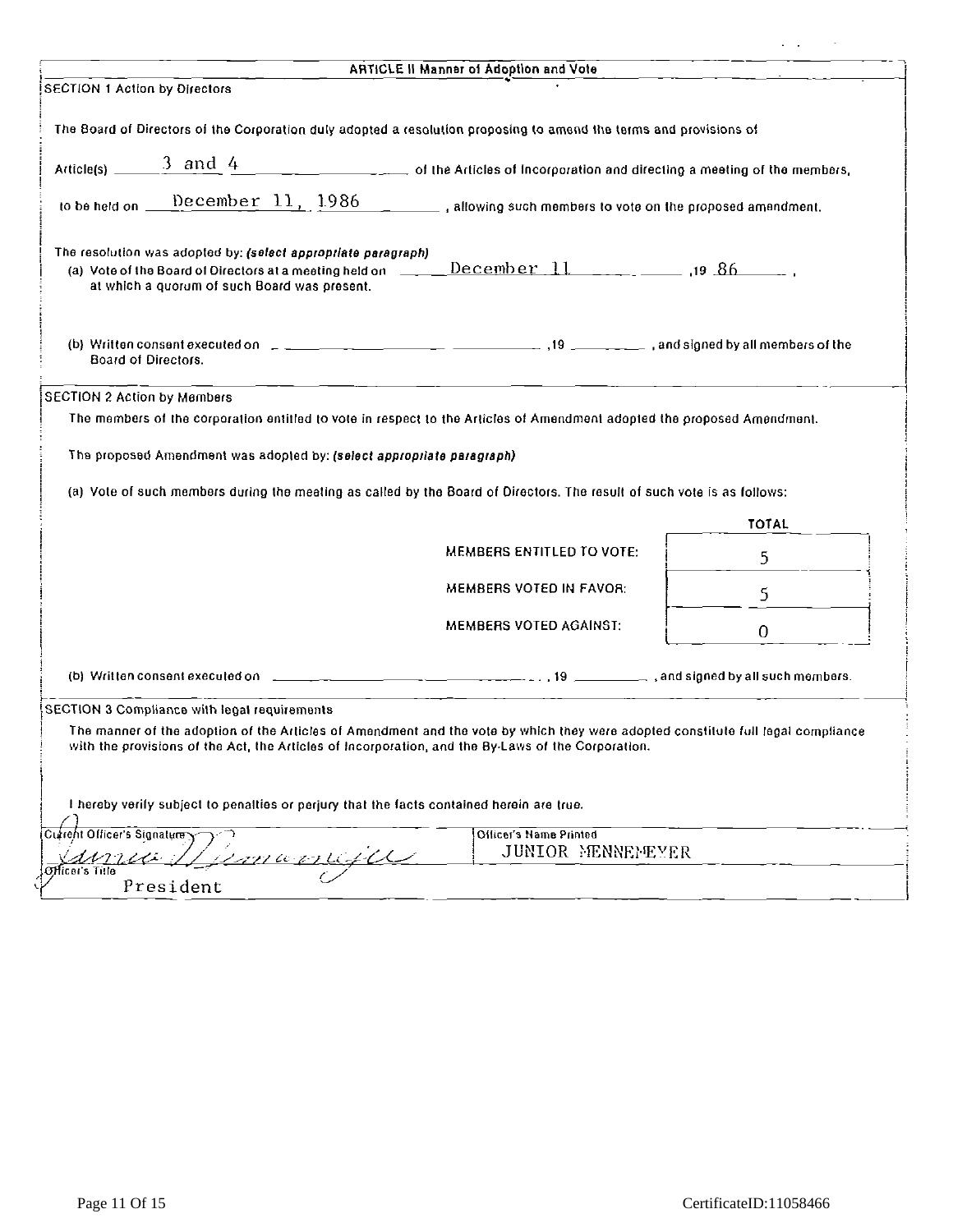# RESOLUTION

 $\mathcal{L}^{\text{max}}$  and  $\mathcal{L}^{\text{max}}$ 

WHEREAS, the undersigned are the duly elected Board of Directors of the Columbian Building Corporation, an Indiana Not for Profit Corporation, and desire certain amendments to the Corporation's Articles of Incorporation; and

WHEREAS, said Board of Directors deem such amendments to be in the best interest of the Corporation; therefore be it:

 $1.$ RESOLVED, that Article 3 of said Articles of Incorporation shall be amended to read as follows:

The period during which it is to continue as a corporation shall be perpetual unless otherwise terminated by majority vote of the Board of Directors.

 $2<sup>1</sup>$ RESOLVED, that Article 4 of said Articles of Incorporation shall be amended to read as follows:

The address of its principal office is 809 East Main Street, New Albany, Indiana 47150.

Dated this llth day of December, 1986.

"BOARD OF DIRECTORS"

ALAM JUNIOR TIENNEMENTER

Attest: W. E. LOEBIG, Secretary

BERMARD LENFERT

RÁYMOND REAS

yaya ni **THE STORY GETTLEFINGER**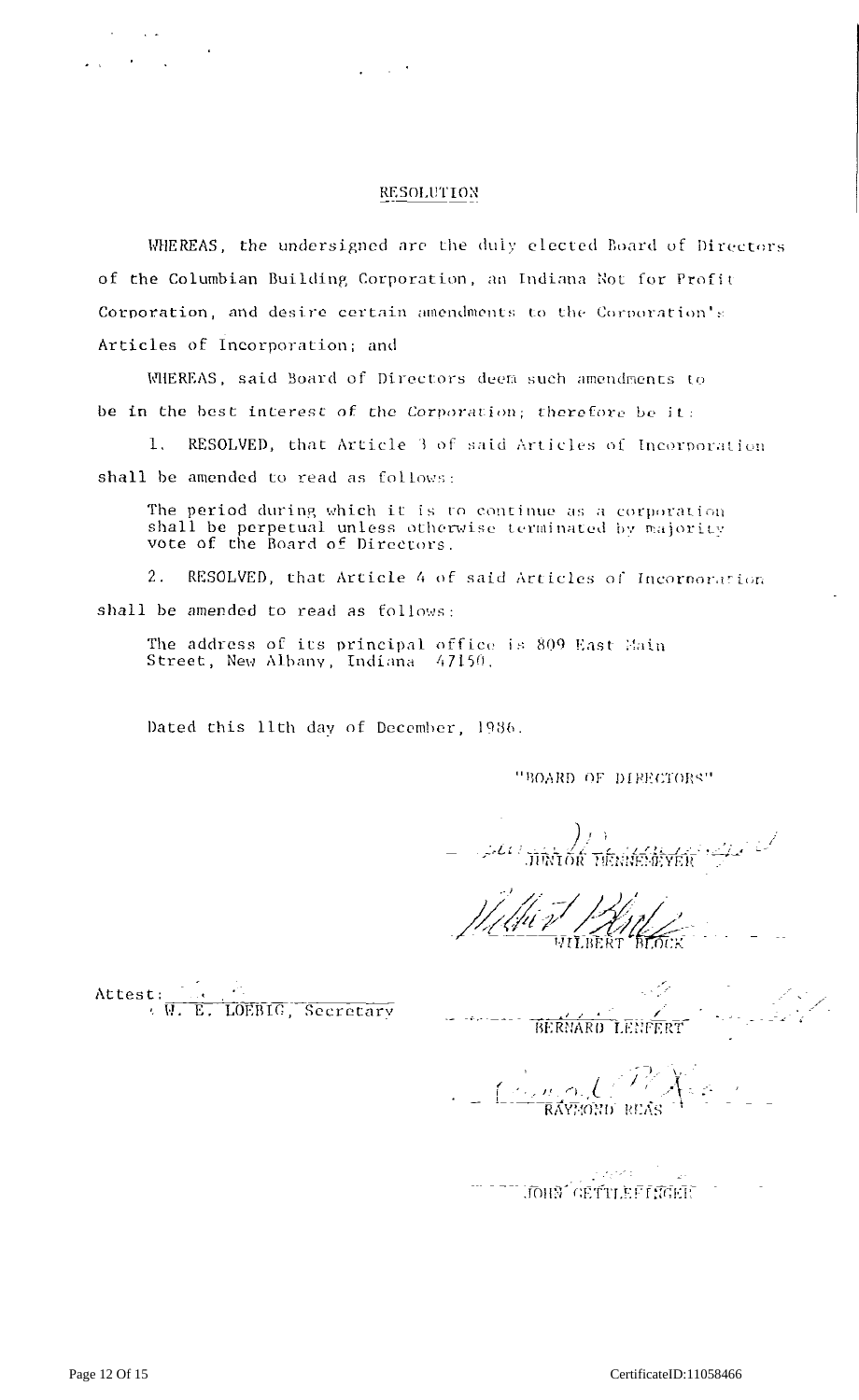**GLENN G. HANCOCK** ATTORNEY AT LAW 200 FLSBY BUILDING NEW ALBANY, INDIANA 47150 (812) 945-1119

 $\mathcal{L}^{\text{max}}$  ,  $\mathcal{L}^{\text{max}}$ 

December 22, 1986

Secretary of State of Indiana<br>Room 155, State House Indianapolis, Indiana 46204

ATTN: Corporation Division

 $RE:$ COLUMBIAN BUILDING CORPORATION

Dear Sir or Madam:

 $\label{eq:2.1} \frac{1}{\sqrt{2}}\int_{\mathbb{R}^3}\frac{1}{\sqrt{2}}\left(\frac{1}{\sqrt{2}}\right)^2\frac{dx}{dx}dx = \frac{1}{2}\int_{\mathbb{R}^3}\frac{dx}{dx}$ 

Enclosed please find the following:

- $\mathbf{1}$ . Two originally executed Articles of Incorporation of Columbian Building Corporation.
- A copy of the Resolution unanimously adopted by the Board  $2.$ of Directors of said cornoration.
- A \$26.00 money order payable to your office for the filing  $3<sub>1</sub>$ fee in this matter.

Please record such as necessary and if there are any questions concerning this matter, please do not hesitate to contact my office.

Respectfully

 $GGH:111$ 

Enclosures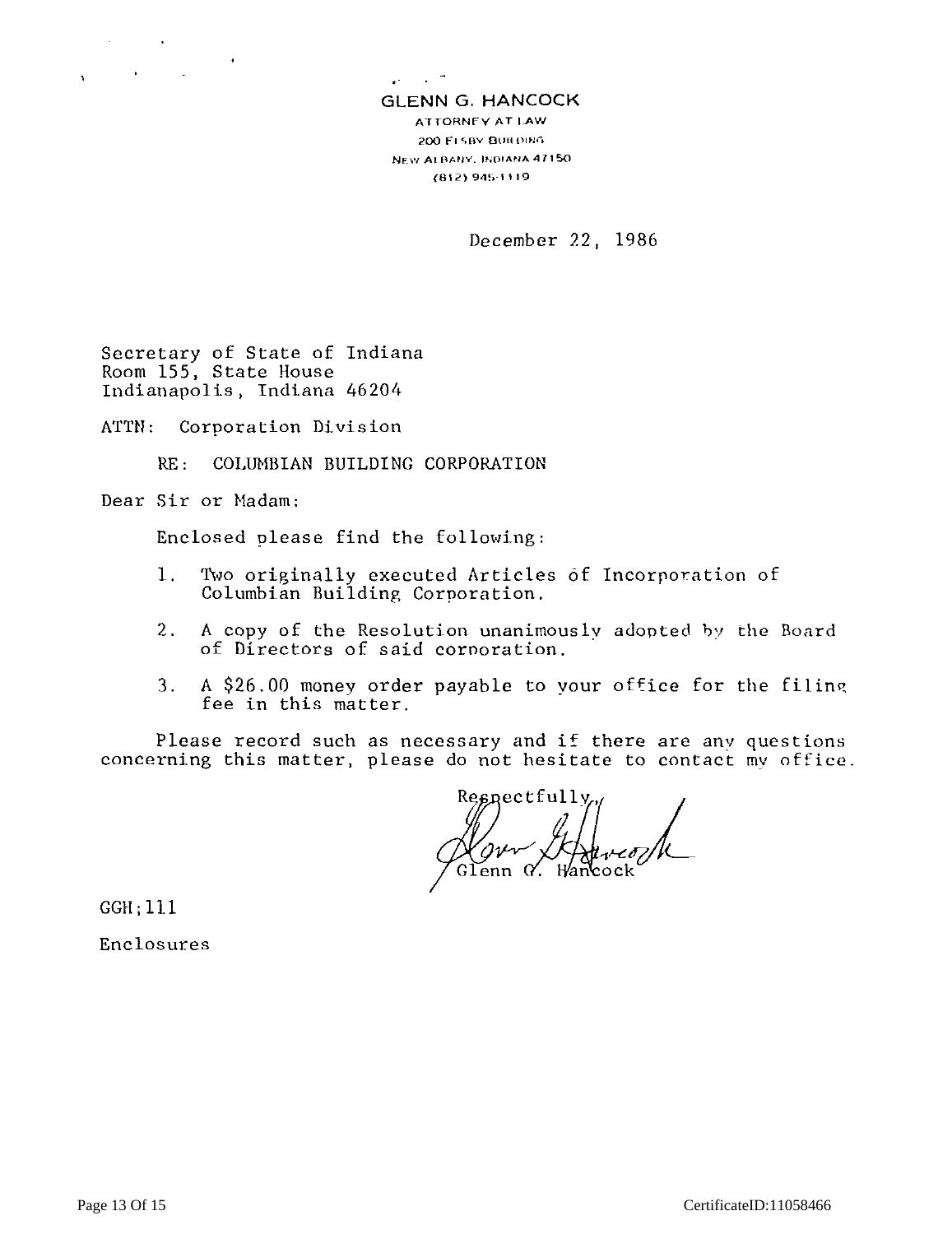## **BUSINESS ENTITY REPORT**

## **NAME AND PRINCIPAL OFFICE ADDRESS**

| <b>BUSINESS ID</b><br><b>BUSINESS TYPE</b><br><b>BUSINESS NAME</b><br><b>ENTITY CREATION DATE</b><br><b>JURISDICTION OF FORMATION</b><br><b>PRINCIPAL OFFICE ADDRESS</b> | 193092-070<br>Domestic Nonprofit Corporation<br>COLUMBIAN BUILDING CORPORATION<br>08/20/1937<br>Indiana<br>809 EAST MAIN STREET, NEW ALBANY, IN, 47150 - 5830, USA |
|--------------------------------------------------------------------------------------------------------------------------------------------------------------------------|--------------------------------------------------------------------------------------------------------------------------------------------------------------------|
| <b>YEARS FILED</b>                                                                                                                                                       |                                                                                                                                                                    |
| <b>YEARS</b>                                                                                                                                                             | 2018/2019                                                                                                                                                          |
| <b>EFFECTIVE DATE</b>                                                                                                                                                    |                                                                                                                                                                    |
| <b>EFFECTIVE DATE</b><br><b>EFFECTIVE TIME</b>                                                                                                                           | 08/29/2018<br>10:48 AM                                                                                                                                             |
| <b>REGISTERED OFFICE AND ADDRESS</b>                                                                                                                                     |                                                                                                                                                                    |
|                                                                                                                                                                          |                                                                                                                                                                    |
| REGISTERED AGENT TYPE                                                                                                                                                    | Individual                                                                                                                                                         |
| <b>NAME</b>                                                                                                                                                              | <b>Steve Byerley</b>                                                                                                                                               |
| <b>ADDRESS</b>                                                                                                                                                           | 809 E Main St, New Albany, IN, 47150 - 5830, USA                                                                                                                   |
| <b>SERVICE OF PROCESS EMAIL</b>                                                                                                                                          | kofc1221@gmail.com                                                                                                                                                 |

I acknowledge that the Service of Process email provided above is the email address at which electronic service of process may be accepted and is publicly viewable.